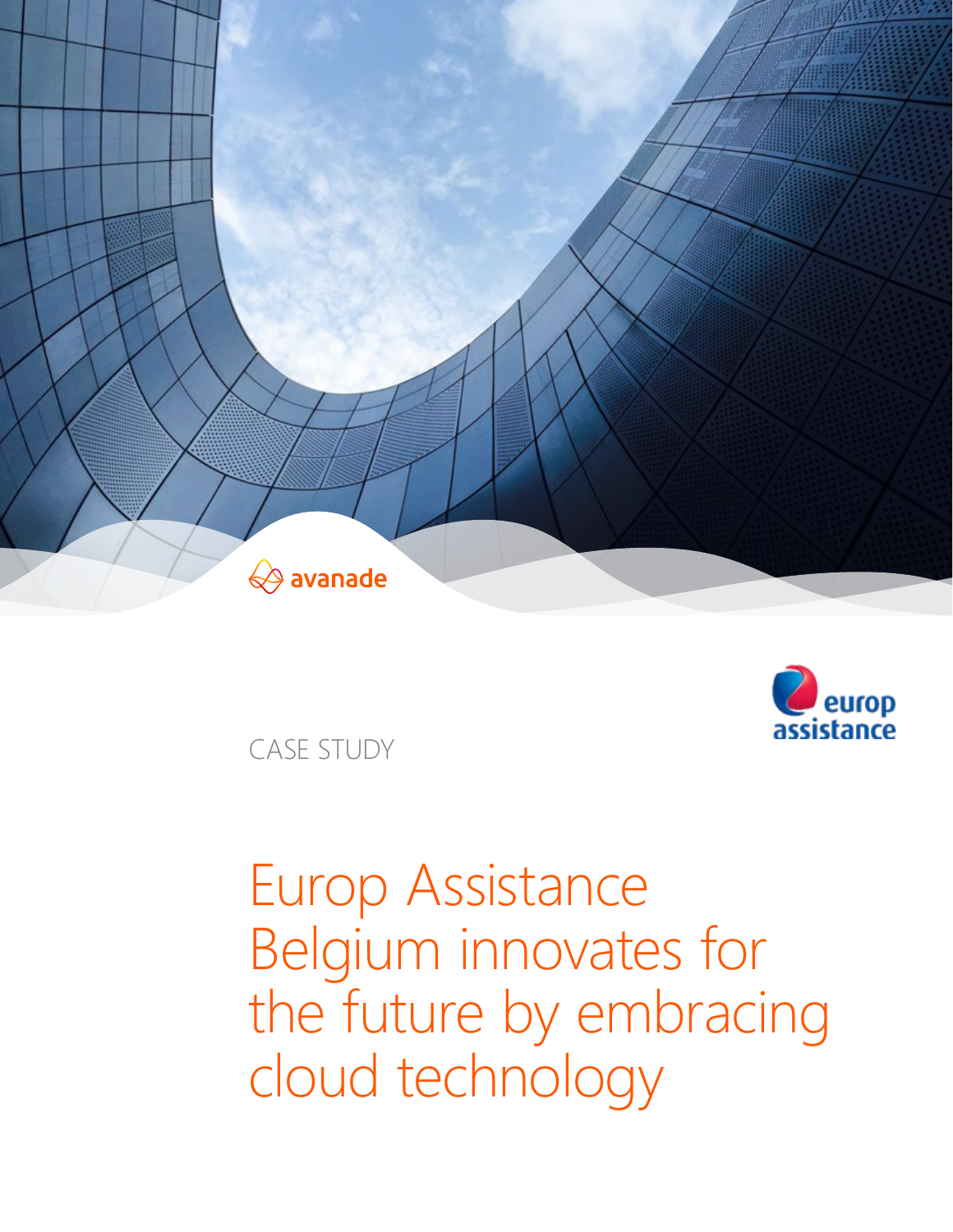## **Business situation: Decentralized IT leads to capacity and cost issues**

Founded in 1963, Europ Assistance is a world leader in providing insurance and assistance services, meeting a variety of customer demands in both critical and everyday life situations. The group specializes in assisting people with various travel, driving, family and health care needs.

Europ Assistance Belgium employs 240 people and is one of the oldest offices in the global group network. It has a decentralized IT strategy for its global network, with applications and infrastructure built specifically for its local divisions hosted in onsite datacenters. Originally, Europ Assistance's Belgian office operated 120 servers on-premises, leading to significant issues such as capacity limitations, high maintenance costs, cooling problems and security threats.

To lower costs, expand data storage capacity and improve IT security, the company decided to migrate its data into the cloud rather than investing in new onsite infrastructure. Michel Kennis, ICT director at Europ Assistance, was the architect behind the initiative, recognizing the importance of making the company future-ready.

As Europ Assistance Belgium did not have enough manpower or in-house expertise to manage the cloud infrastructure itself, it recognized the need for dedicated specialists to guide it along its digital transformation.

"The value of IT is enabling business, not managing infrastructure. We made the choice to stop losing time and money in infrastructure and partner up with Avanade, a trusted organization capable of managing our cloud infrastructure. This allows us to free up time to focus on our core business," says Kennis.

## **Solution: Cloud strategy to migrate and modernize all applications**

Prior to selecting a solution partner, Europ Assistance chose to leverage Microsoft Azure as its preferred cloud platform due to its scalability and fully integrated set of IaaS and PaaS capabilities, which complement the company's on-premises systems.

"Azure is an ecosystem that lets you benefit from standardization and industrialization. The richness of the platform creates business opportunities. With the Azure expertise and experience of Avanade, we were able to immediately realize business benefits," says Kennis.

Because of the decentralized nature of its cloud migration strategy, Europ Assistance uses a local Azure Cloud infrastructure subscription for each of its country divisions, including Belgium.

After a cloud readiness assessment, Avanade was chosen as the right vendor for this project. Our in-depth knowledge of Azure and expertise in managed services were key factors in this selection.

*"We got to know Avanade as a partner who made a clear choice in what they want to be good at. In my experience, a focused partner – with deep expertise – proves to be a better partner. You don't want to be caught with generalist service providers. Avanade's engineers really breathe Azure," Kennis explains.*

In addition to our Azure expertise, Europ Assistance recognized Avanade as specialists within the Microsoft technology ecosystem. Combined with 24x7 availability, the company was confident that we could help accelerate its business, reduce costs, improve security and increase agility through this engagement.

"If we had to do the migration ourselves, we would not have started yet. While Europ Assistance Belgium has a great team, we just don't have the right resources, nor the right expertise with Azure." Europ Assistance was satisfied with how Avanade's team showed a professional attitude throughout the project. "With Avanade, experts are there for you through every step of the process. It was never an "us" and "them" story. We are on this digital journey together, which is the key for success," says Kennis.

Avanade initiated the project with a successful cloud transformation workshop with key stakeholders in Belgium. As part of this process, our team performed an Application Roadmap to Cloud (ARC) assessment to develop a strategy for the migration and modernization of all existing applications. This cloud